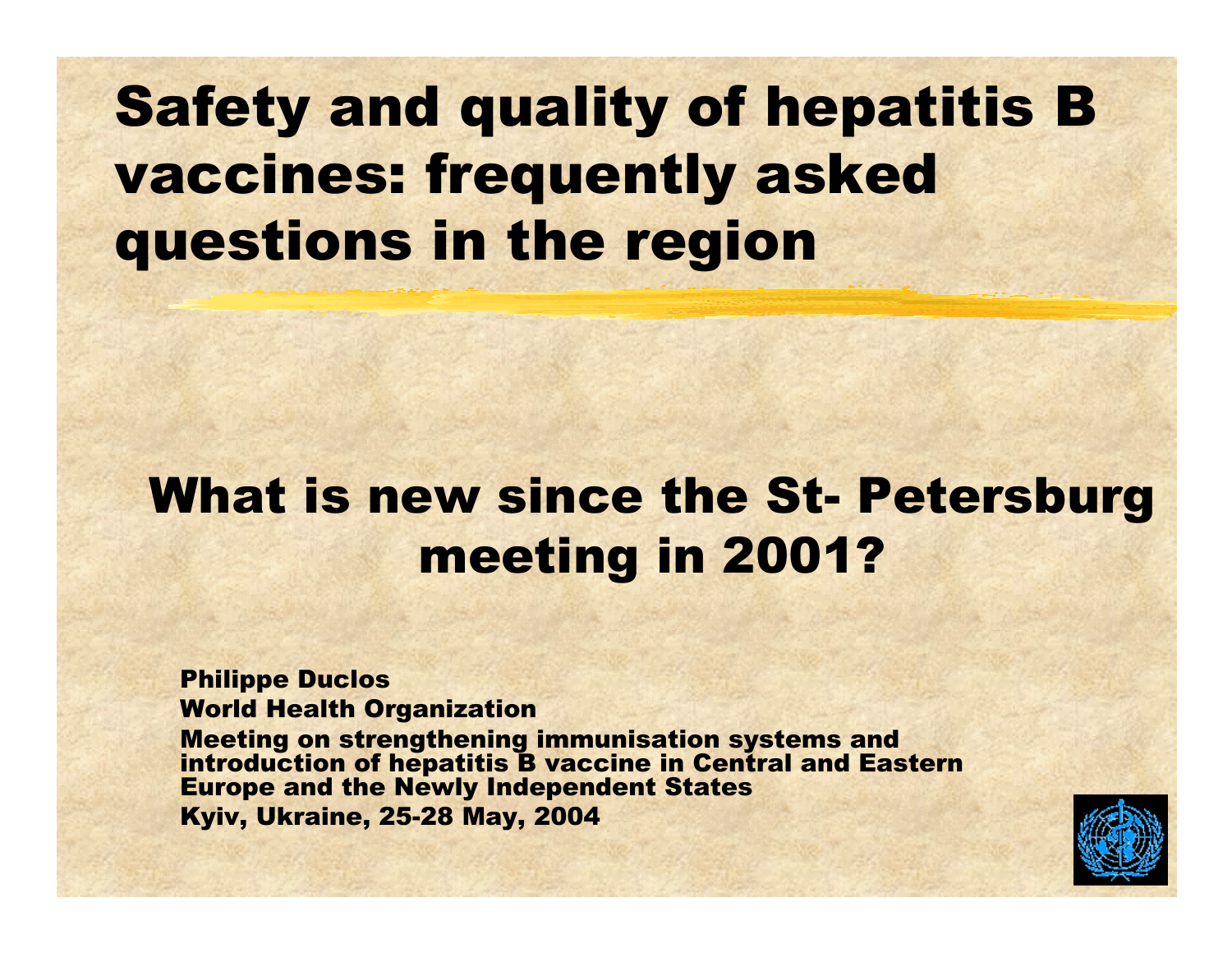## Vaccine preparations

Purified preparations of HBs A g Prepared by harvesting HBs Ag from the plasma of people with chronic infection or by inserting plasmids in yeast or mammalian cells **Aluminium phosphate or hydroxide Sometimes thiomersal as preservative** 

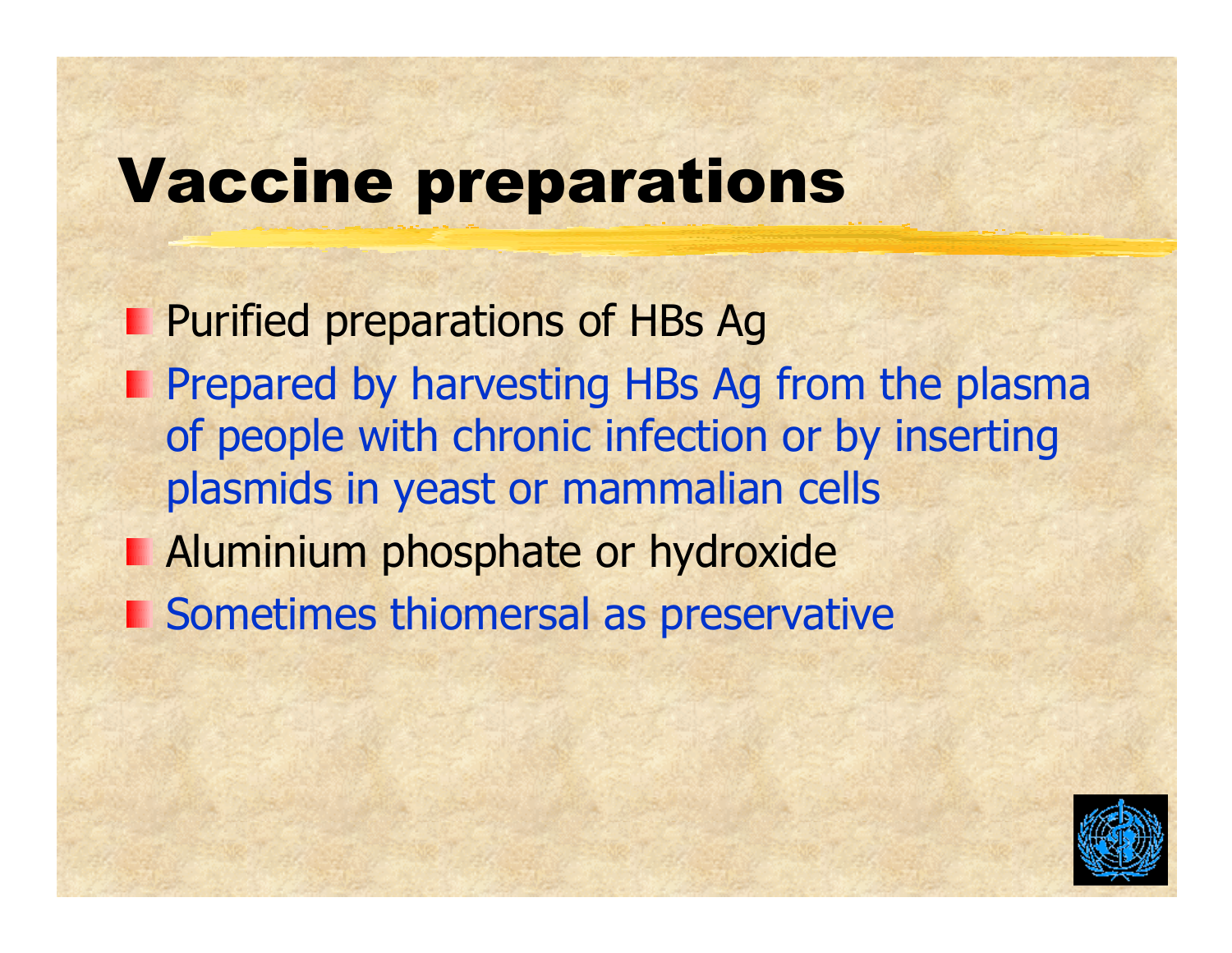### Prequalification of vaccines for UN supplies

### **NHO advises UNICEF**

**I** Independent opinion/ advice on the vaccine quality

### **Goals**

- **Ensure vaccine safety and efficacy**
- Ensure that vaccines meet the needs of the programme (potency,<br>thermostability, presentation, labelling, shipping conditions...)

### **Principles and process**

- Full assessment of the National Regulatory Authority against<br>established indicators. 6 critical functions.
- **Review production process and quality control procedures**
- Testing of consistency lots
- **D** Joint NRA/WHO visits to manufacturing plant
- 
- 
- Reassessment every two yea rs Random testing of lots Continuous monitoring for complaints

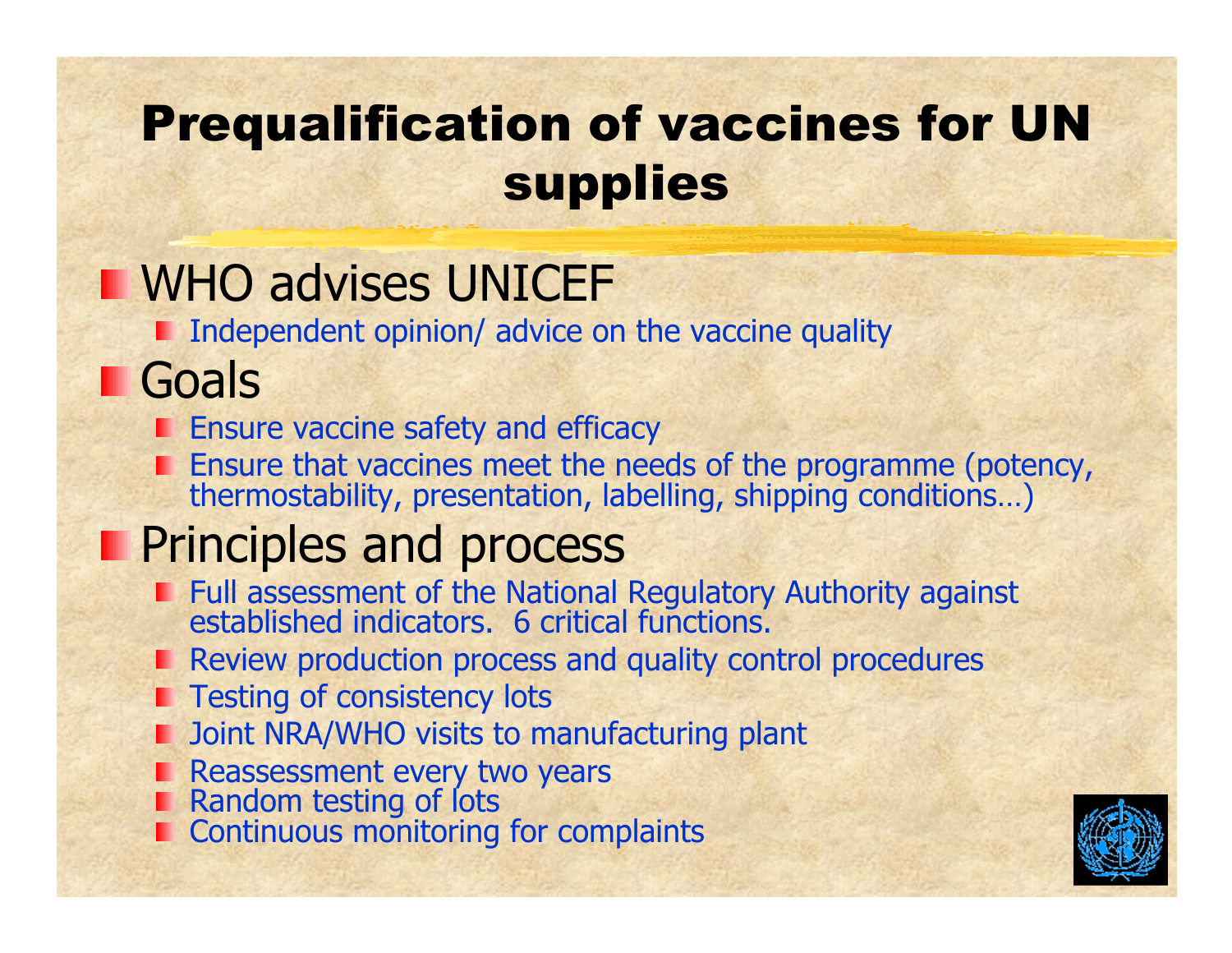### Prequalified Hepatitis B vaccines as of May 2004

- Berna Biotech (Previous Korea Green Cross), Switzerland/South Korea
- Center for Genetic engineering and Biotechnology, Cuba
- **GlaxoSmithKline, Belgium, also DTP-HepB and** DTP-HepB with Hib
- **LG Life Sciences Ltd, South Korea**
- **Merck and Co. Inc, USA** 
	- Shanta Biotechnics Private Ltd. India

All recombinant products

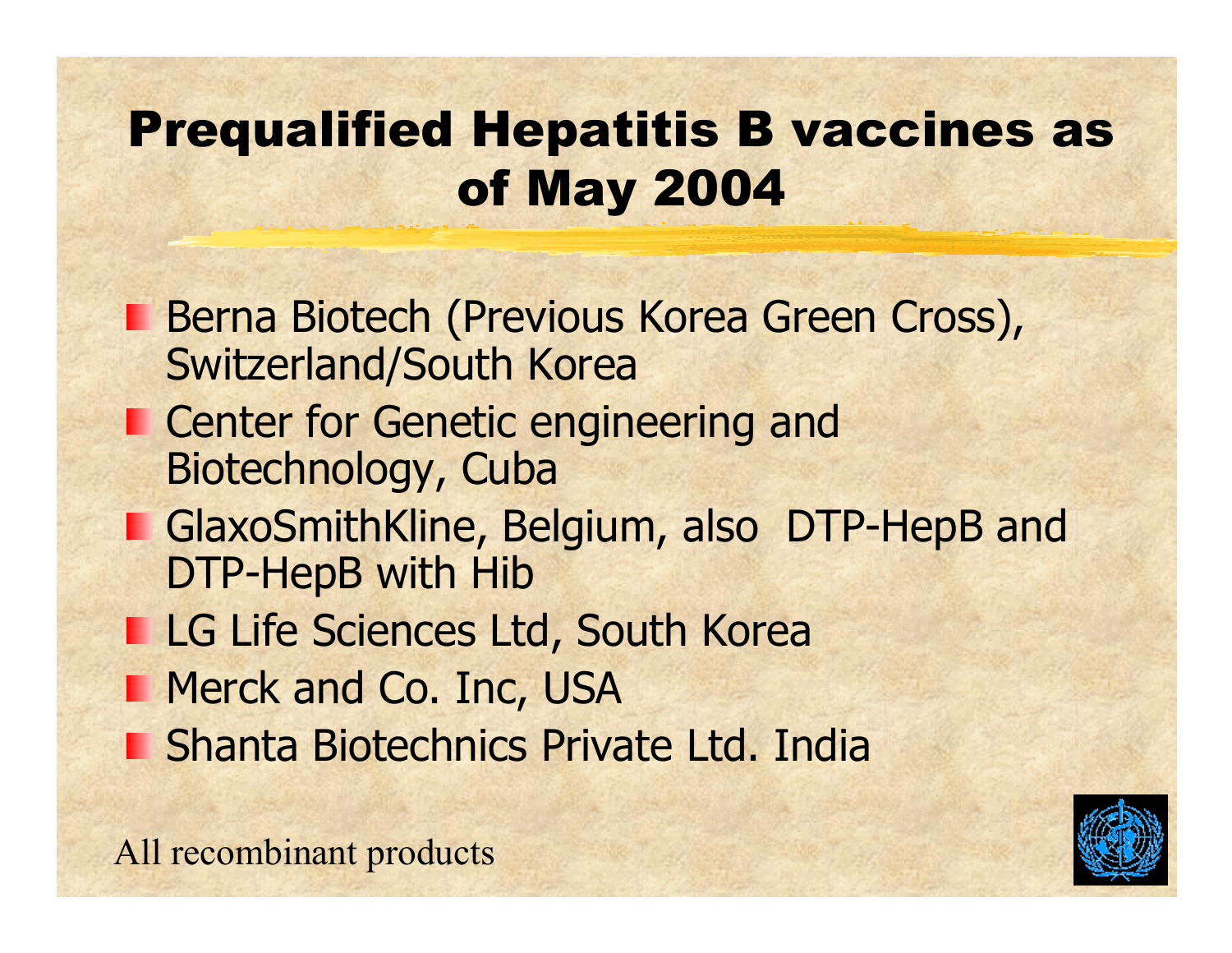## Vaccine Safety Issues WHO perspective

- **Global issues with some regional differences**
- **Implicate active ingredients or non specific substances and diseases of unknown etiology**
- **"Amalgamation"**
- **Potential of signal generation and systematic search to identify spurious associations and generate false hypothesis**
- **Can generate huge amount of work and undue fear**
- **Need for quick hypothesis testing and international collaboration**
- **E** Science compounded by legal issues
- **Misperception that vaccines from developing countries and WHO standards for them are inferior**

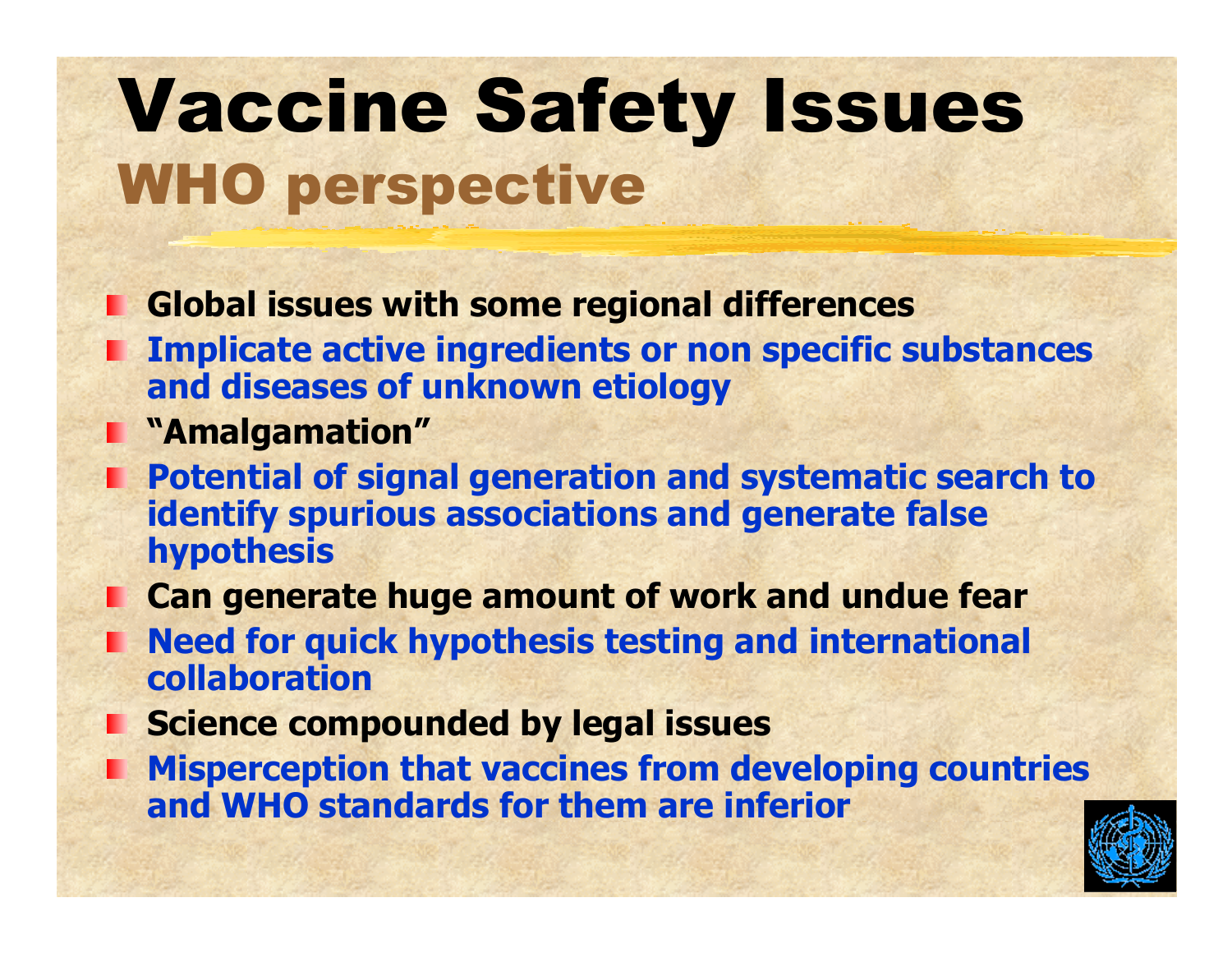### Surveillance, Case report, Case Series: an Incomplete Picture

Example: population 200,000, risk of disease 1/10,000 vaccine coverage 80%



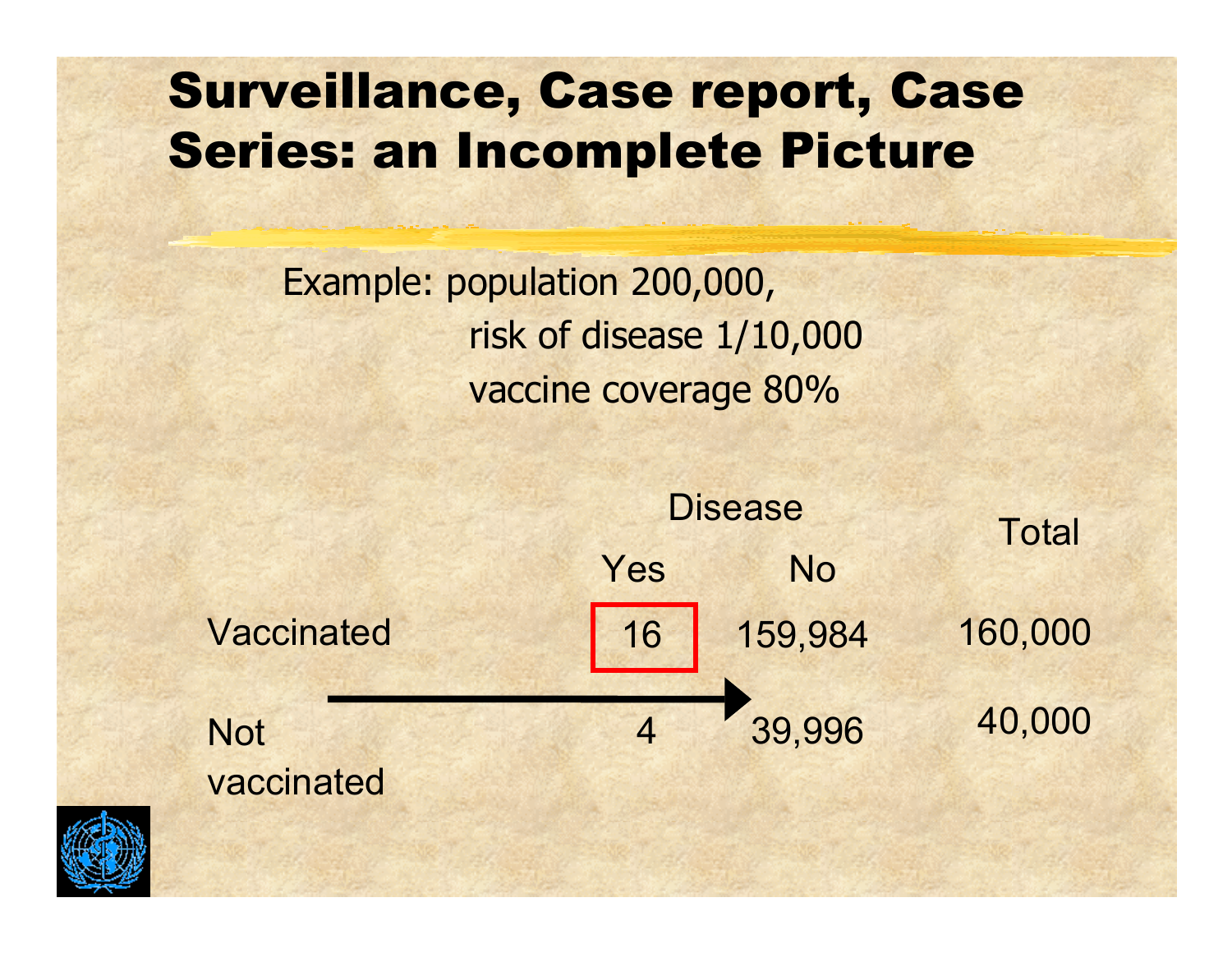### Abuse of pharmacovigilance data and danger of "fishing expeditions": example



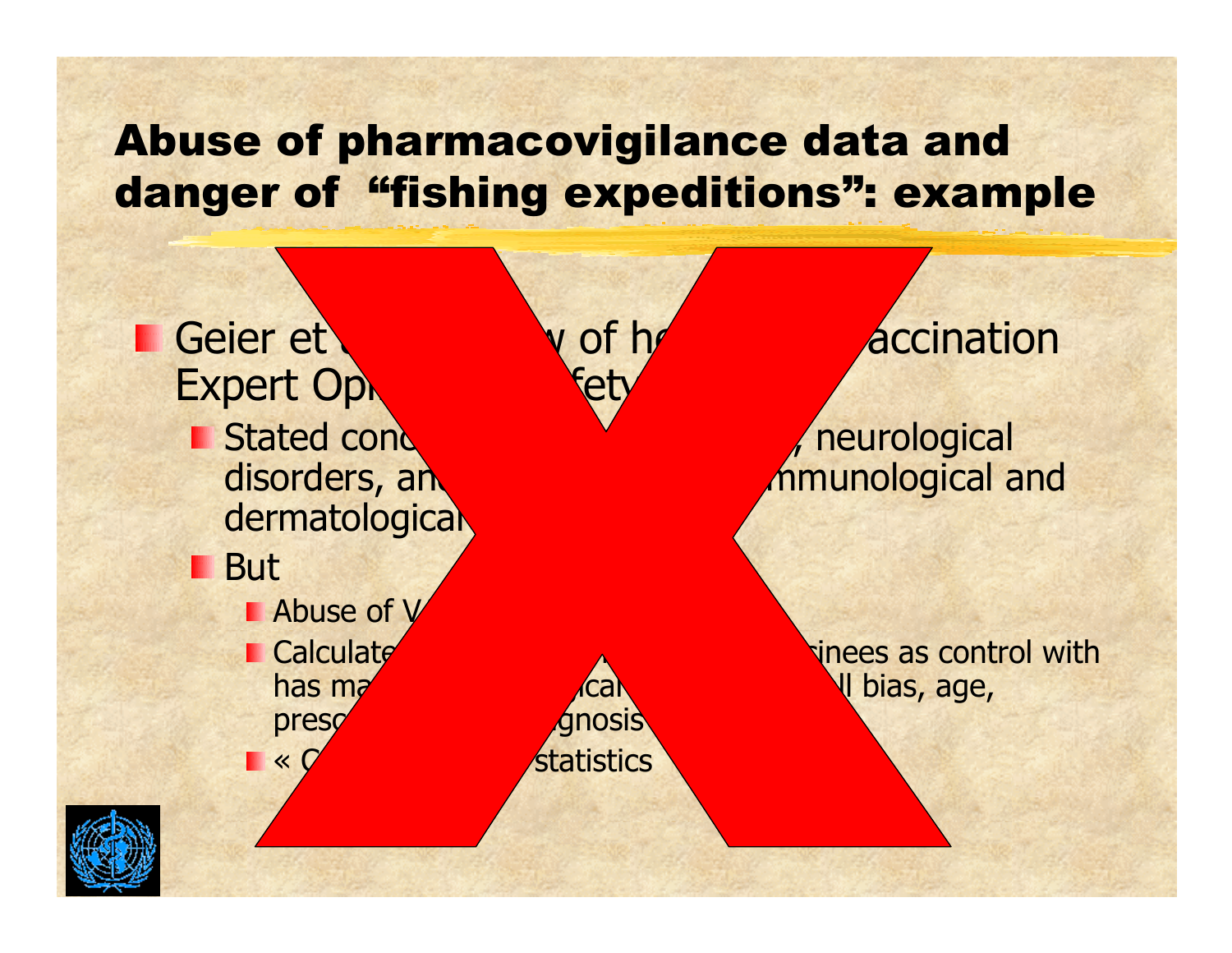# Sources of information for decision making

- Literature review and pharmacovigilance data
- **Systematic reviews and meta-analyses (Cochrane)**
- **Consultations-independent review e.g. for** hepatitis B
	- National reviews
		- **ANAES and AFSSAPS in France**
	- US Institute of Medicine
		- **1994, overall review**
		- 2002, demyelina ting diseases
	- Viral Hepatitis Prevention Board, 1998
	- European Association for the Study o f the Liver, 2002
	- Global Advisory Committee on Vaccine Safety (GACVS), since 1999

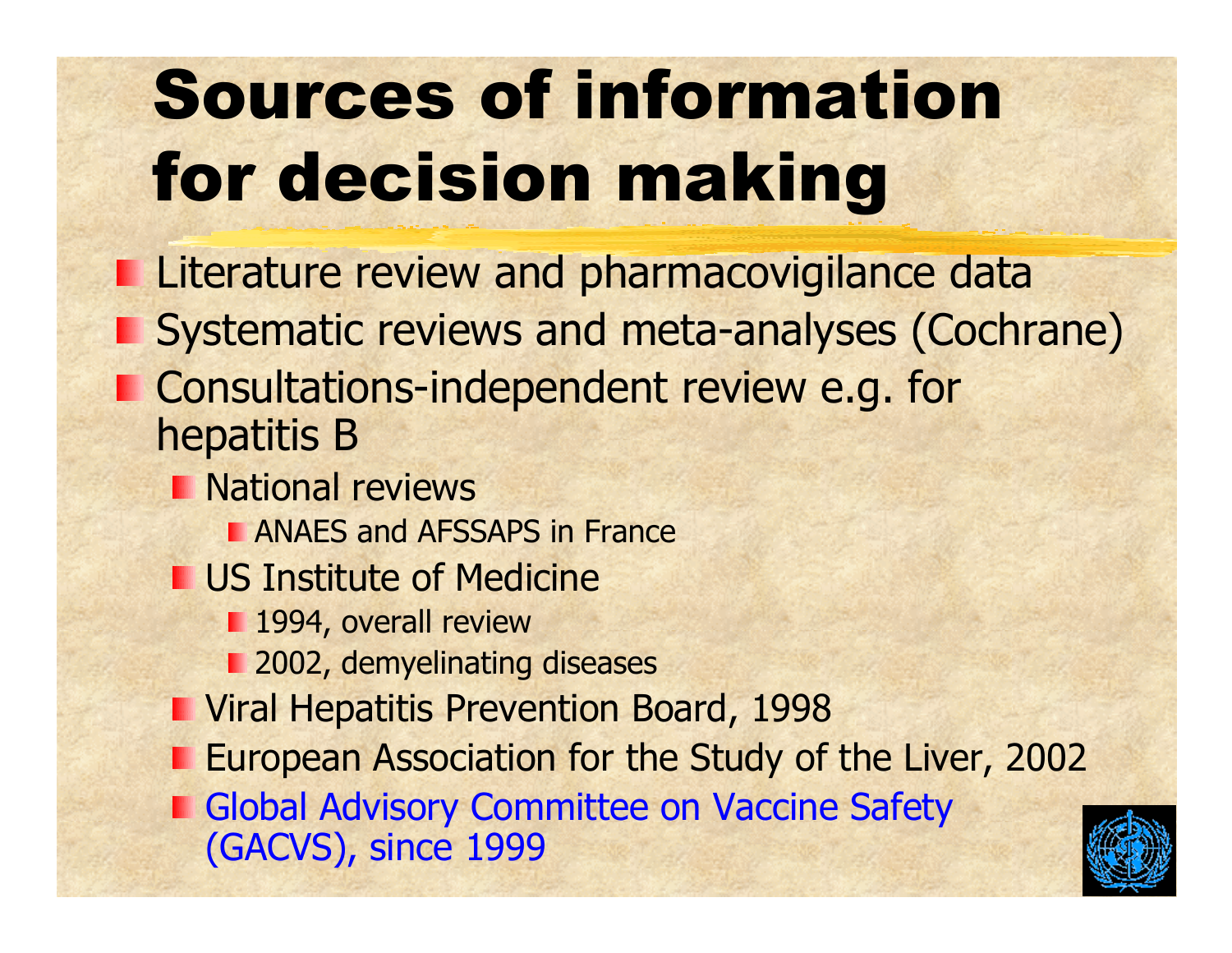## **Global Advisory Committee on Vaccine Safety (GACVS)**

Expert scientific and clinical advisory body to WHO

- **The To respond promptly, independently to vaccine safety issues** of global importance
- **E** Assessment of relationships between vaccines and events at  $11U$
- **Review of latest knowledge in collaboration with a**
- **Multidisciplinary, global, and under strict conflict of interest and confidentiality rules**

**Ad hoc tasks forces and implementation of research Deals with issues decided upon by secretariat and** committee

Referred to by governments and of special complexity

Potential to affect national or international programs

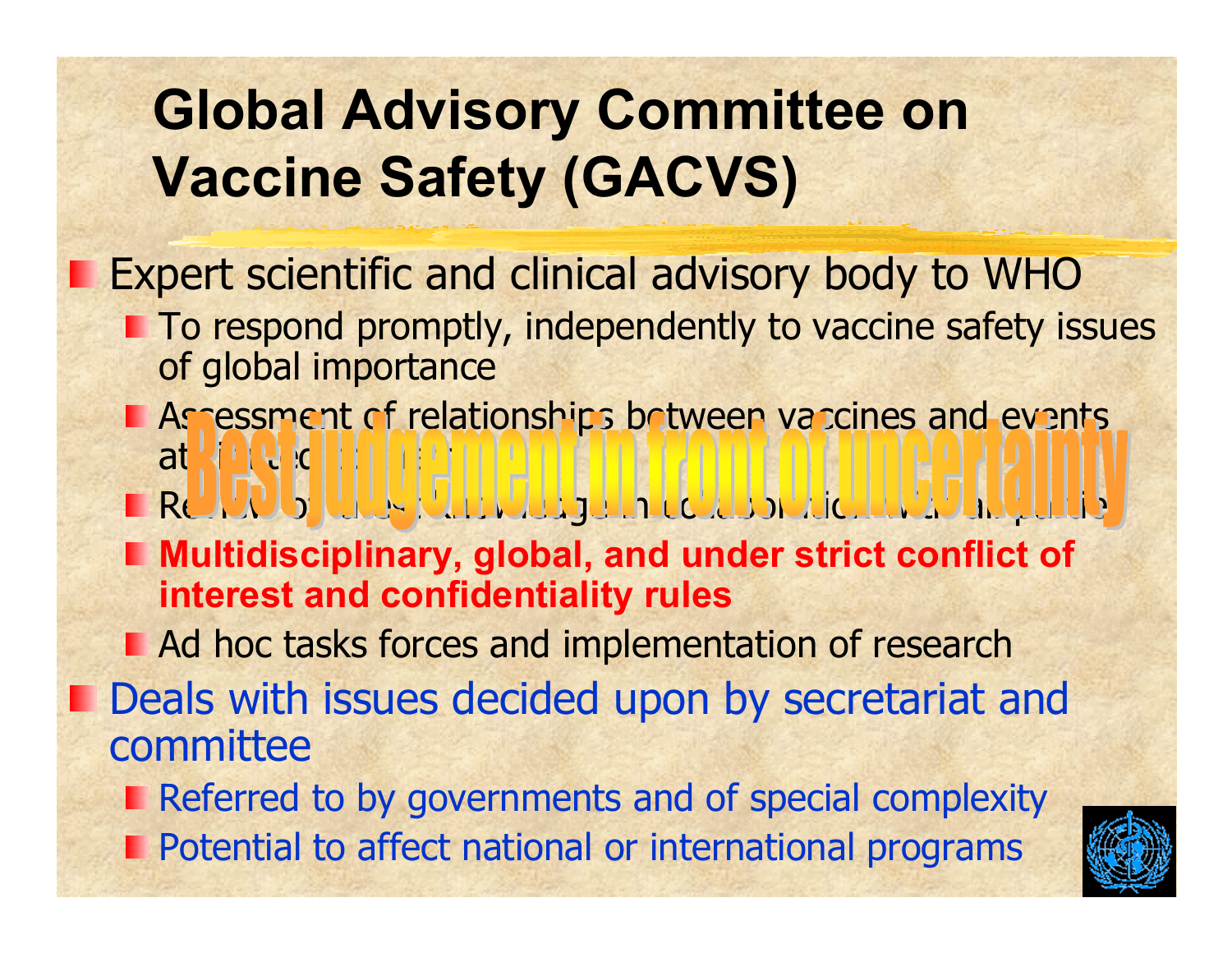### Safety Issues Discussed in 2002-2003

- Macrophagic myofasciitis (MMF) and aluminium containing vaccines
- **Thiomersal and health effects**
- **E.** Autoimmune diseases and vaccines
- Potential TSE contamination of vaccines
- Adverse events following mumps vaccination
- **n** Child survival following routine infant immunization
- Safety of yellow fever vaccine
- Risks following immunization in HIV-infected children
- **MMR** and autism
- Multiple sclerosis and hepatitis B vaccination
- Leukaemia and hepatitis B vaccination
- Oculo-respiratory syndrome following influenza vaccination
- Bell's Palsy following vaccination with intranasal vaccine
- **Safety of smallpox vaccines**

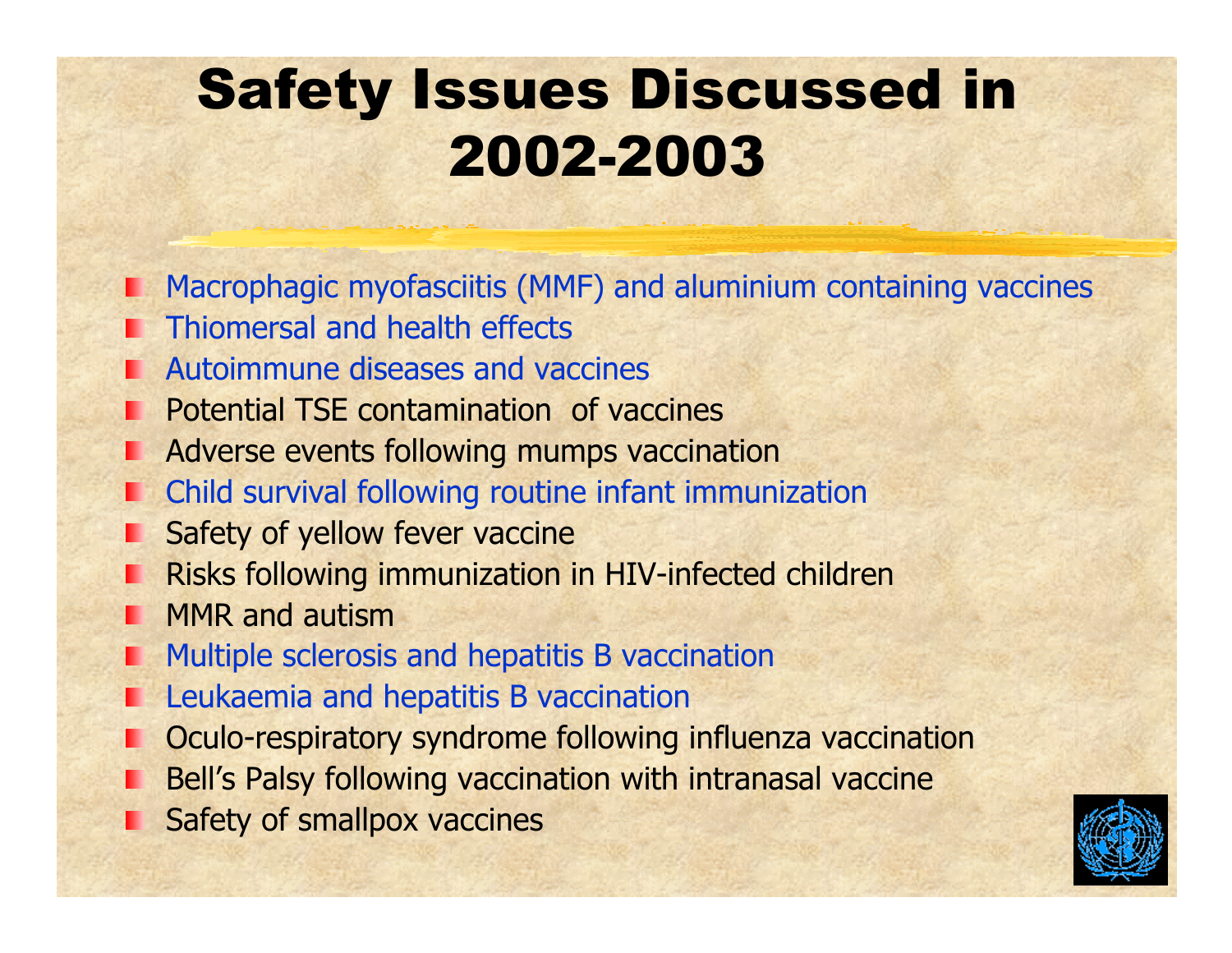## GACVS Communications

**Health tonics** 

**Publications** 

WHO sites

**About us** 

Committee

**Topics** 

reports

**Causality** 

**GACVS** home

**Research tools** 

**SAMPLE THE GOOD ARE** 

### Weekly epidemiological re<br>Relevé épidémiologique hebdoma

22 NOVEMBER 2002, 77th YEAR / 22 NOVEMBRE 2002, 77 No. 47, 2002, 77, 389-404 http://www.who.int/wer



389 Global Advisery Committee on Vaccine Safety, 20-21 June 2002 394 Draft WHO Guidelines on the

Use of Vaccines and Antivirals during Influenza Pandemics

#### Sommaire

389 Cervice consultatif monetial our la Sovietto des Marcias. 20.21 juin 2002 394 Projet de recommendations de<br>1'OMS sur l'utilisation de vaccins et d'antiviraux lors des

pandemies de prippe

#### **Global Advisory Committee** on Vaccine Safety. 20-21 June 2002

The Global Advisory Committee on Vaccine Safety (GACVS) was established in 1999 by WHO to respond promptly, efficiently, independently (of WHO), and with acientific rigour to vaccine safety issues of potential global importance. The Committee meets twice a year on a regular basis. ment deux fois par an.

GACVS is a scientific and clinical advisory body that aims to provide a reliable and independent assessment of vaccine safety issues through:

assessment 20-21 juin 2002 process L'OMS a créé le Comité consulta la Sécurité des Vaccins (GACVS répondre rapidement, efficacemdépendance (vis-à-vis-de l'OMS) rigueur scientifique voulue aux sécurité vaccinale pouvant con ble du monde. Le Comité se e

Comité consultatif me

sur la Sécurité des Vac

Committent dans les domaines en nique, le GACVS est un organe o pour mission de procéder de n indépendante à l'étude des probl té des vaccins par:

#### Глобальный консультативный комитет п безопасности вакцин. 3-4 декабря 2003 г.

Глобальный консультативный комитет по бе вакцин (ГККБВ), или Global Advisory Committee on Vaccine Safety (GACVS), был создан Всемирной организацией здравоохранения (ВОЗ) в 1999 году с целью осуществлять оперативные, эффективные и независимые (от ВОЗ) научно обоснованные действия по проблемам безопасности вакцин, имеющим глобальное значение Гсм. «Weekly Epidemiological Record», 1999. №41, с.337-340]. Комитет функционирует как консультативный орган ВОЗ по научным и клиническим вопросам.

#### Global Advisory Committee on Vaccine Safety (GACVS)

The Global Advisory Committee on Vaccine Safety was established in 1999 to respond promptly, efficiently, and with scientific rigour to vaccine safety issues of potential global importance.

Safety of smallpox vaccines

At its 8th meeting held on 11-12 June 2003. the Committee concluded that there is a real risk of serious adverse events following immunization with smallpox vaccine. including safety issues that have not previously been recognized, that there may be significant potential risks to contacts of vaccinees, and that implementation of immunization would require significant capacity and resources. More information

Adverse events following mumps vaccination

At its 8th meeting held on 11-12 June 2003, the Committee concluded that risk estimates of vaccine-derived mumps meningitis vary between studies, reflecting differences in study settings and circumstances, and degrees of surveillance. More information

**Hepatitis B** Latest reports on hepatitis B and leukaemia

**Thiomersal** August 2003 report on thiomersal and vaccines

BCG in immunocompromised individuals

**BCG** 

Source: CDC

### www.who.int/vaccine\_safety/en/



Thiomersal Hepatitis **b** and leukaemia

#### Contact us:

omanpox

Global Advisory Committee on Va Safety World Health Organization (WH 20 Avenue Appia 1211 Geneva 27 Switzerland Tel: +41 (22) 791 Fax: +41 (22) 79: Telex: 415 416 Telegraph: UNISA **GENEVA** Email: gacys@wh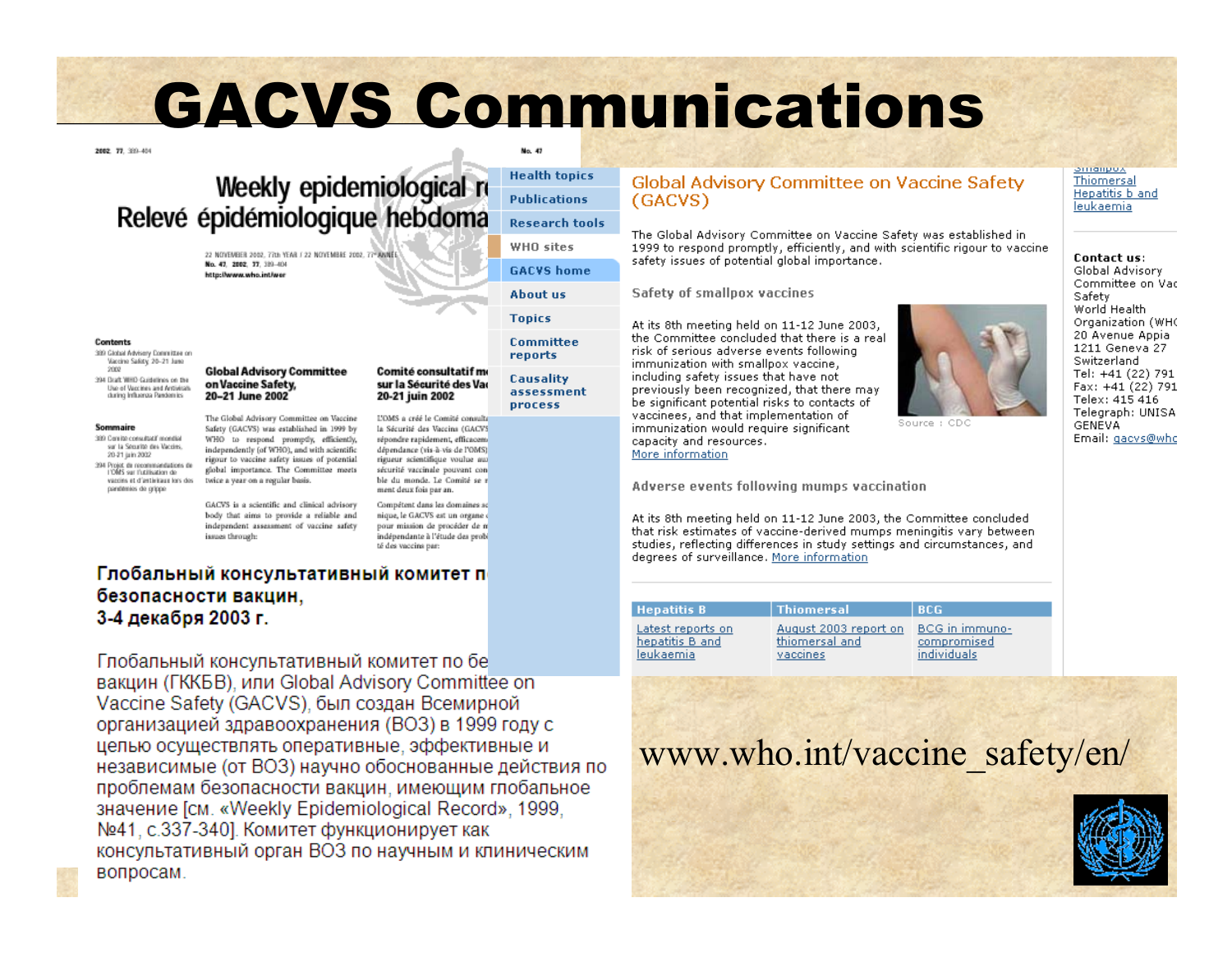# Networking

- **Links between GACVS/WHO & qualified sites (Good Information Practices)**
- **E** Advance release of information on emerging issues to **key partners**
- **Advantages**
	- **I** Identify emerging concerns
	- **I** Increase ability to answer legitimate questions
- **Improve likelihood of site identification in searches Added credibility of sites through GIPs qualification EXCriteria for reliable websites**

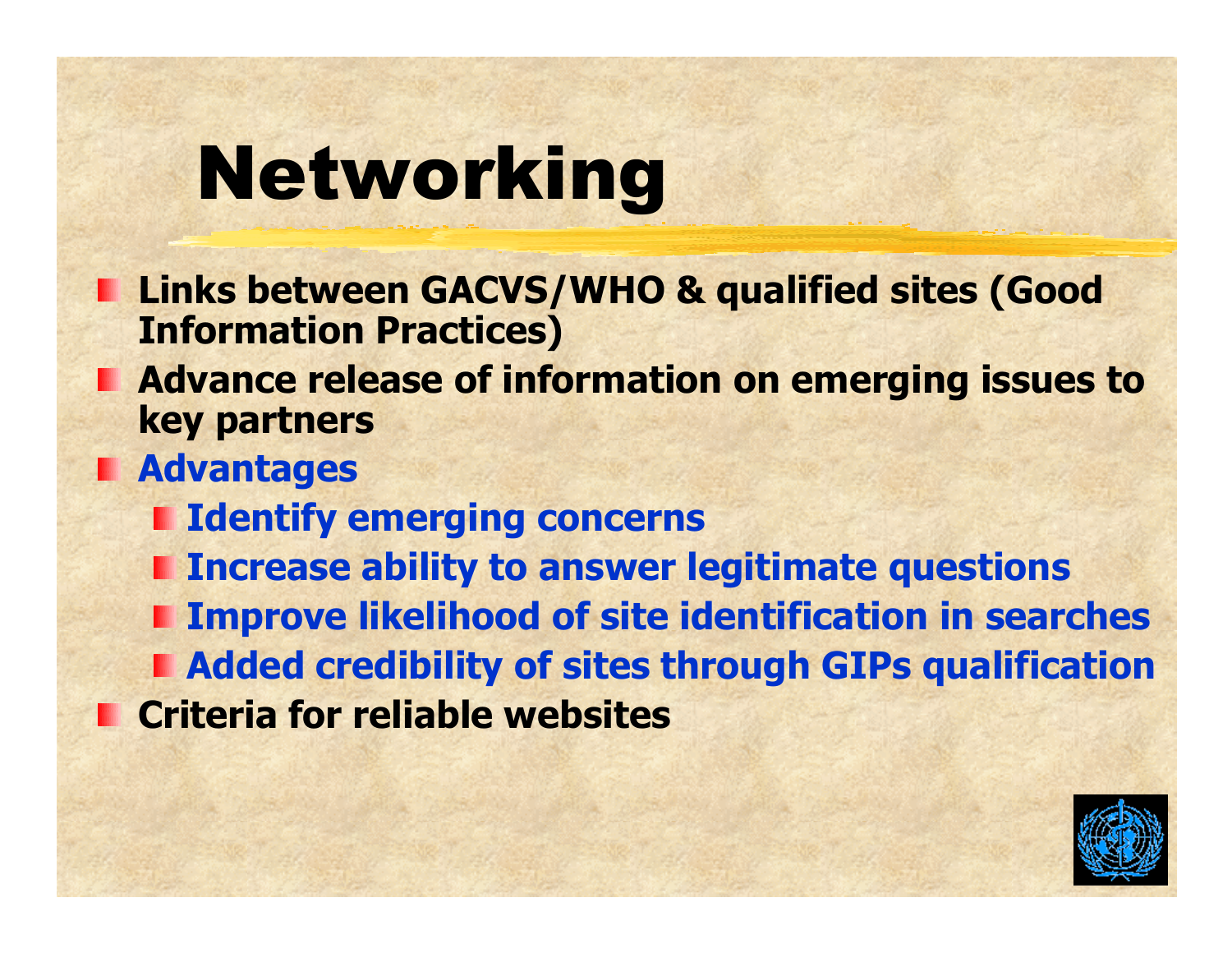### **Suggested criteria for GACVS to use when evaluating websites**

 **Credibility (essential criteria) Content (important criteria) Accessibility (practical criteria) Design (desired criteria)**

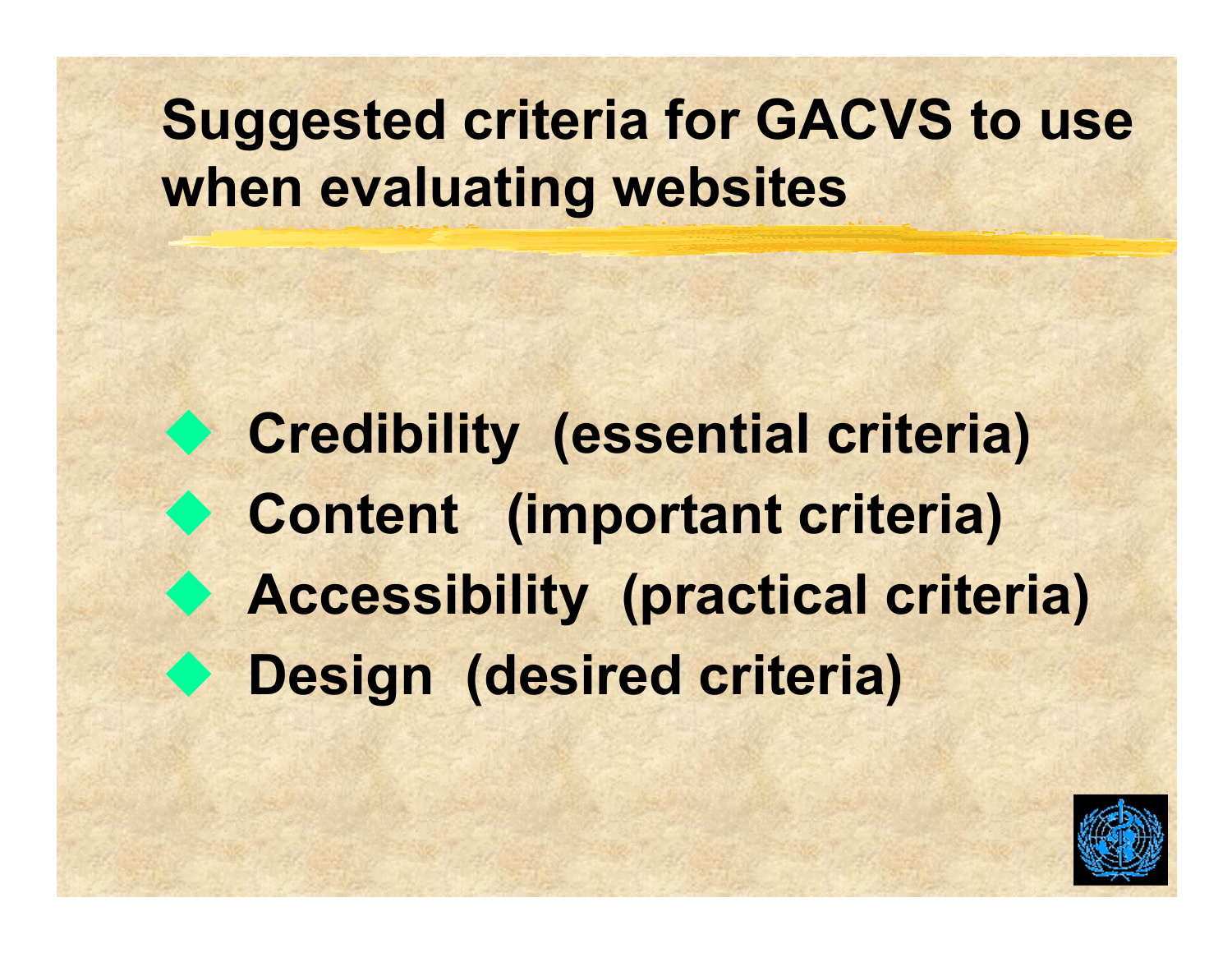## Safety Profile

- Pain and tenderness in 15% (3%-29%) of vaccinations and fever  $> 37.7$ °c in 1%-6% **Fever, headache, muscle aches and pain,** nausea, vomiting, loss of appetite, and fatigue occur at same rate as in placebo
- **Anaphylactic reaction 1 per 600,000 doses**
- **E** Cases of rheumatoid arthritis, thyroiditis, lupus, hematological disorders and demyelinating diseases (multiple sclerosis) reported but no causal link demonstrated
- **No association with GBS**
- **No association with diabetes**
- No association with hair loss

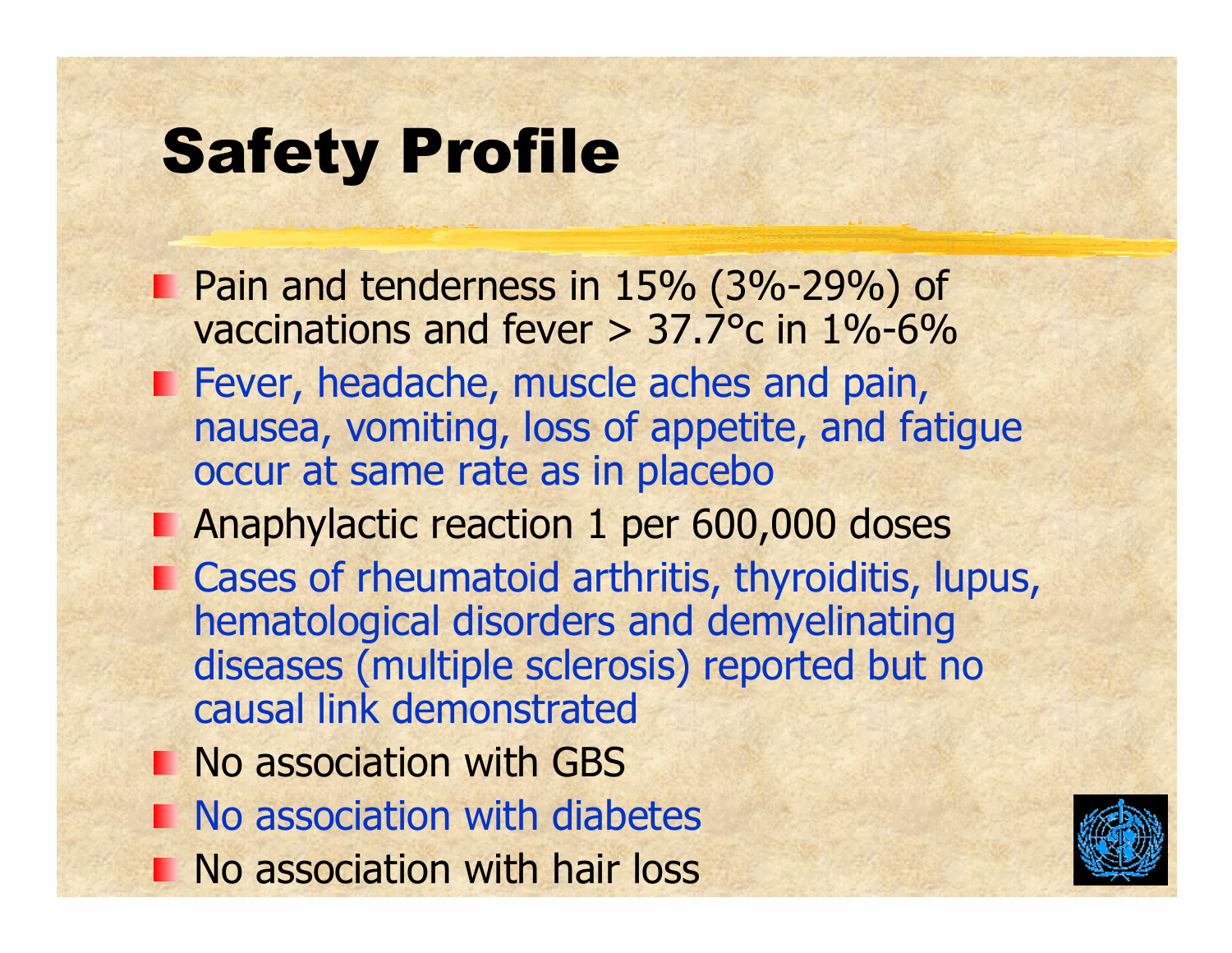### Hepatitis B Vaccination and Acute Lymphoblastic Leukaemia (ALL)

**Berkeley study reported an association between hep B vaccine and risk of ALL**

**Investigators suggested that thiomersal may play a role** 

**Review by the GACVS, since June 2002** 

- **E** Association suggested from one source with no strong **supportive evidence**
- **F** Statistical error and epidemiological bias were not **excluded**
- **Four additional studies did not s upport association**
- **CDC review nullified initial findings**

**No association, no modification of recommendations**

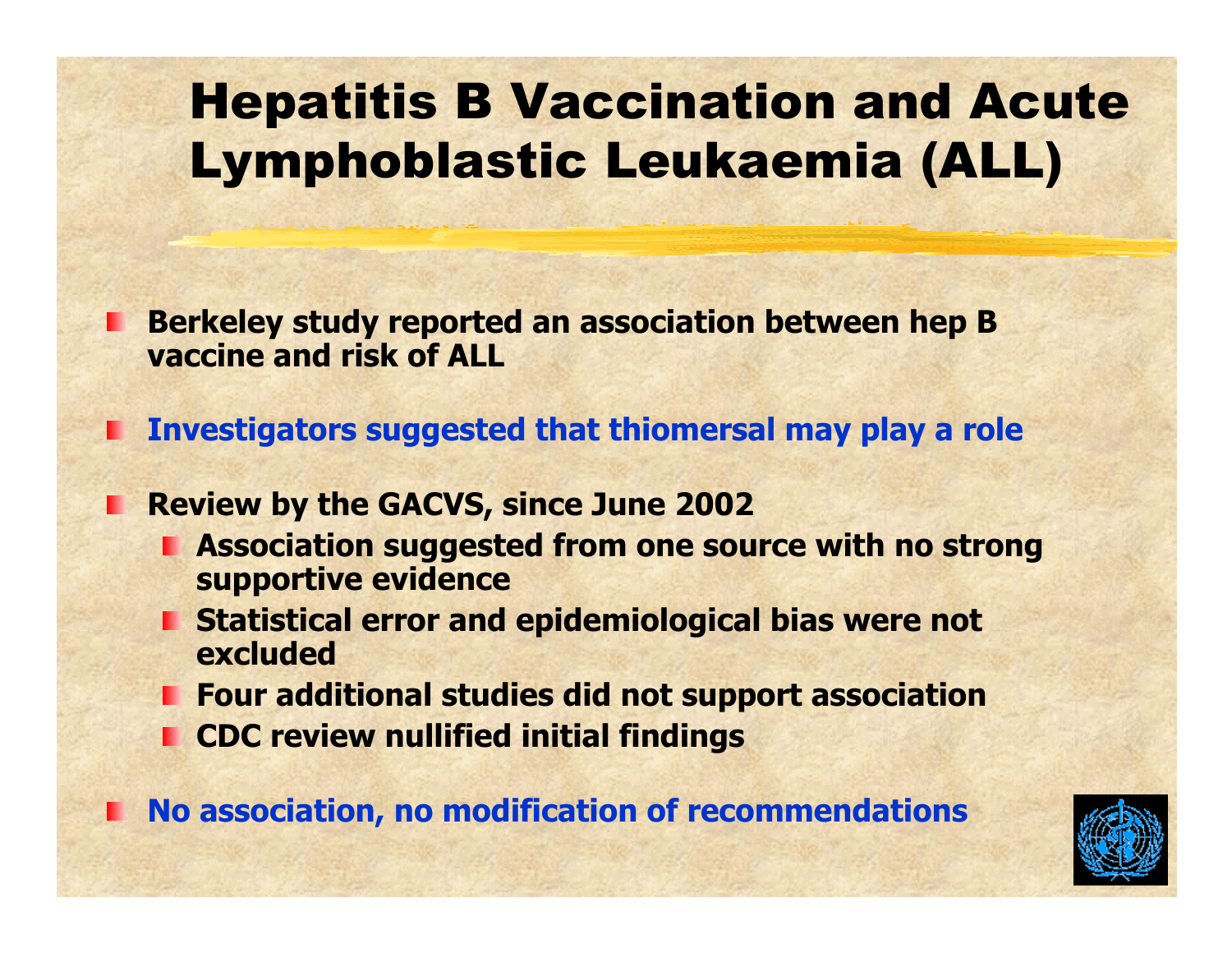# Thiomersal in Vaccines

- **1999, concerns in the US as cumulative amount of mercury exceeded threshold set by one agency for methyl mercury**
- **GACVS review since June 2002**
	- **Pharmacokinetic profiles of ethyl mercury (thiomersal) and methyl mercury different**
	- **Two large epidemiological studies support the safety of thiomersal-containing vaccines**
	- **GACVS conclusion:**
		- **no evidence of t oxicity of thiomersal in vaccines**
		- $\blacksquare$  **no reason to change current immunization practices**
		- **I** little evidence to extrapolate data from well nourished **term babies to preterm or malnourished infants**
		- **WHO should commission further research**

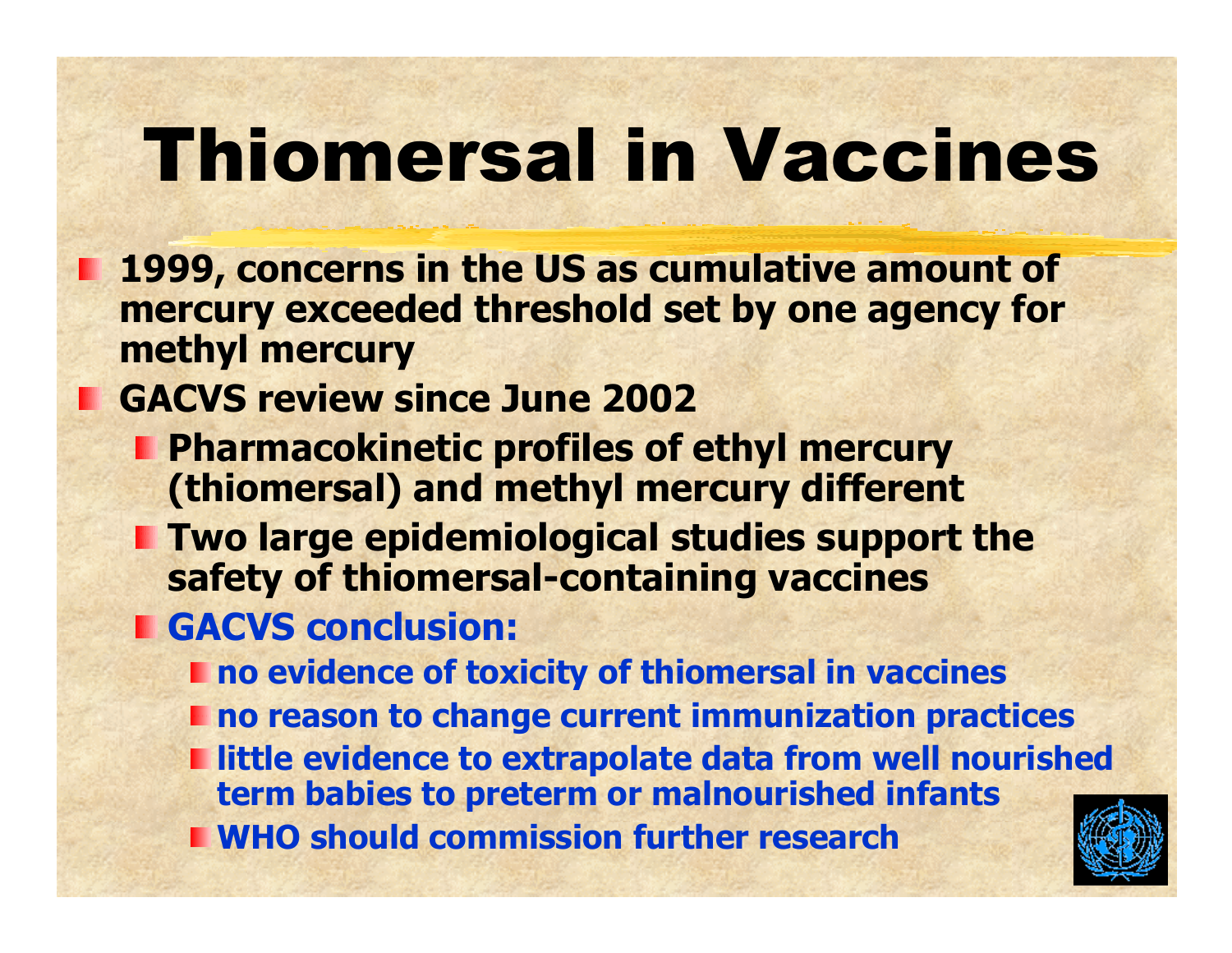### Hepatitis B Vaccination in France

- **1982 Recommendation for health care workers and high risk groups**
	- **1991Compulsory for health care workers**
	- **1994-95 Universal vaccination**
		- **Infants**
		- **Adolescents: school-based**
- **1998 Over 25 million vaccinated 1999 34 to 45% of population vaccinated**
	- **18 million of adults**
	- **9 million of children**  ≤ **15 year** 
		- **1.8 million of children**  ≤ **2 year**

**Overall, 60% of doses given to adults 20-44 years**

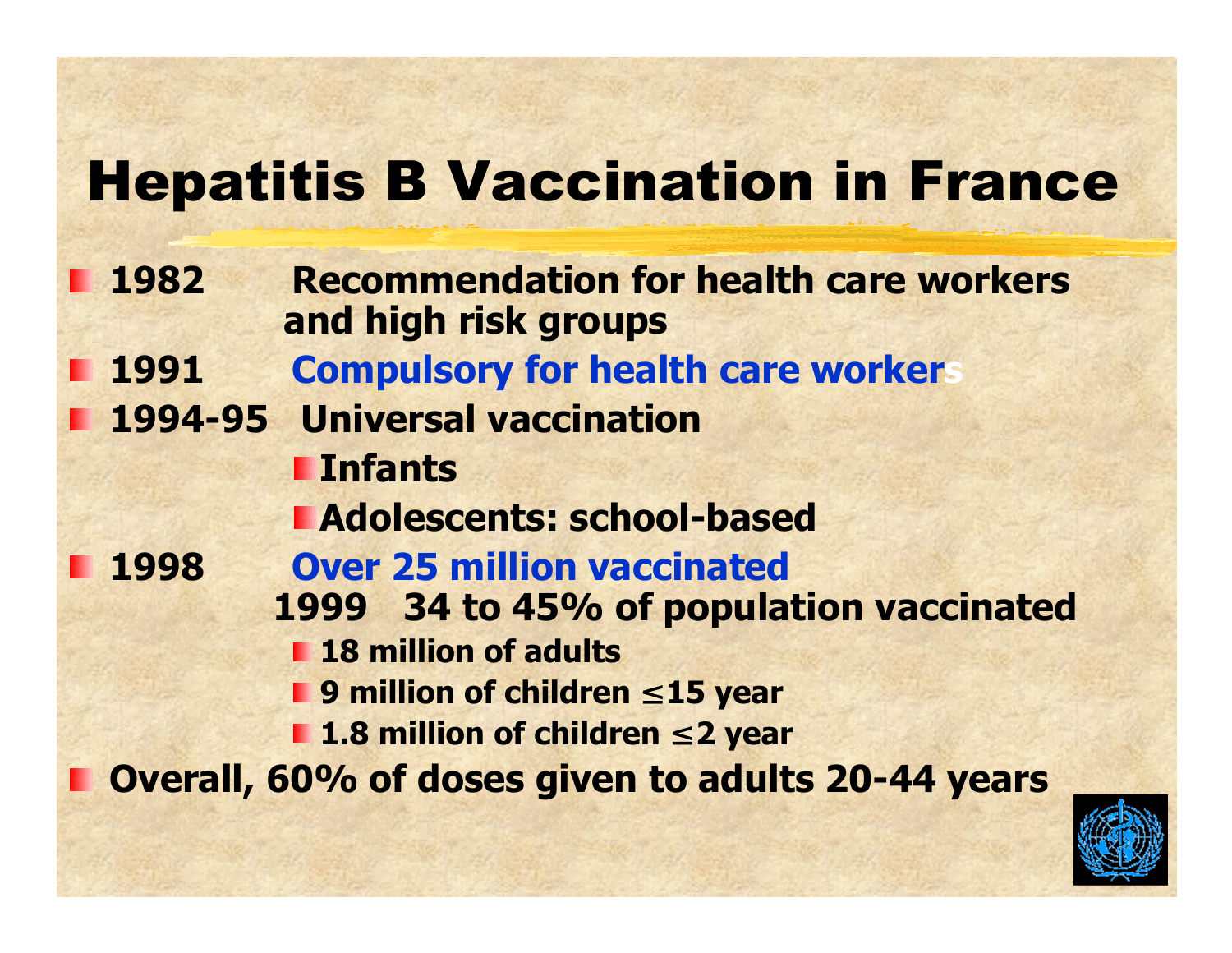### France: suggestion of a link between hep B vaccine and MS

- **1991**  Case reports of MS in Lancet
	- 1994 Official pharmacovigilance survey
	- 1995 Dear Doctor Letter
	- 1995-98 Gro wing pressure
- **Dubber 1988 Temporarily suspension of school-based adolescent vaccination program** 
	- **But** 
		- **Universal infant immunization programs**
		- **NACCINE STILL RECOMMENDED FOR ADDRESS IN THE VACCINE STILL FE** increased risk
		- **Late Continued support for adolescent<br>vaccination through primary care physician**

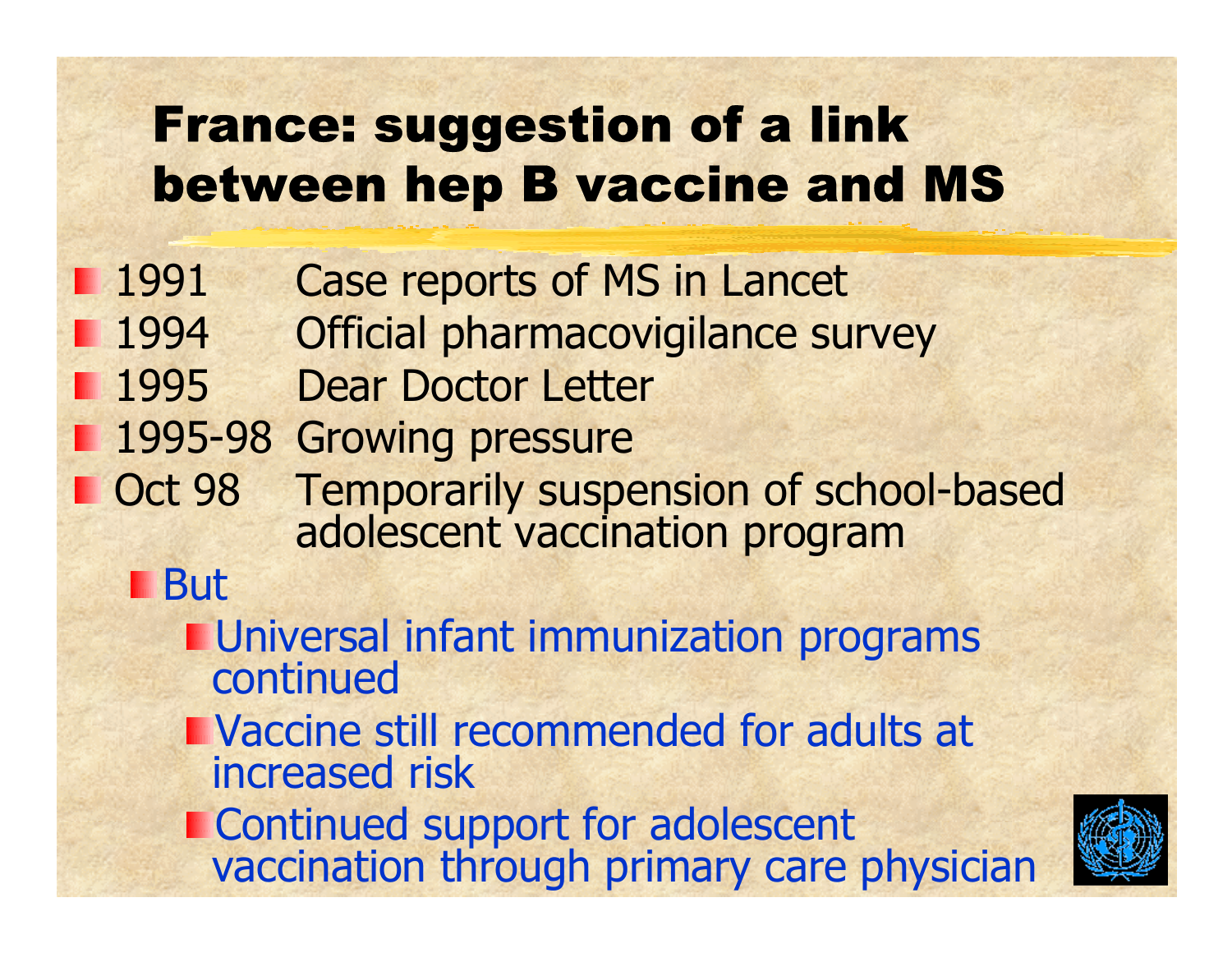### French Post-Market Surveillance Data as of December 31, 2000

- **771 nervous central demyelinating diseases (569 MS)** and 91 cases of peripheral demyelinating disease
	- 1 day to 5 years after vaccination median 60 days
- $\blacksquare$  20 MS in children  $\lt$  =15 years including 19 first episodes;
	- 0 case in  $<$  24 months
- **Age and sex distribution similar to age and sex** distribution of MS in general population
- Increased reporting between 1998 and 1999 due to visibility
- **Dbserved versus expected cases unremarkable**
- **Firance accounts for the vast majority of MS reports** globally

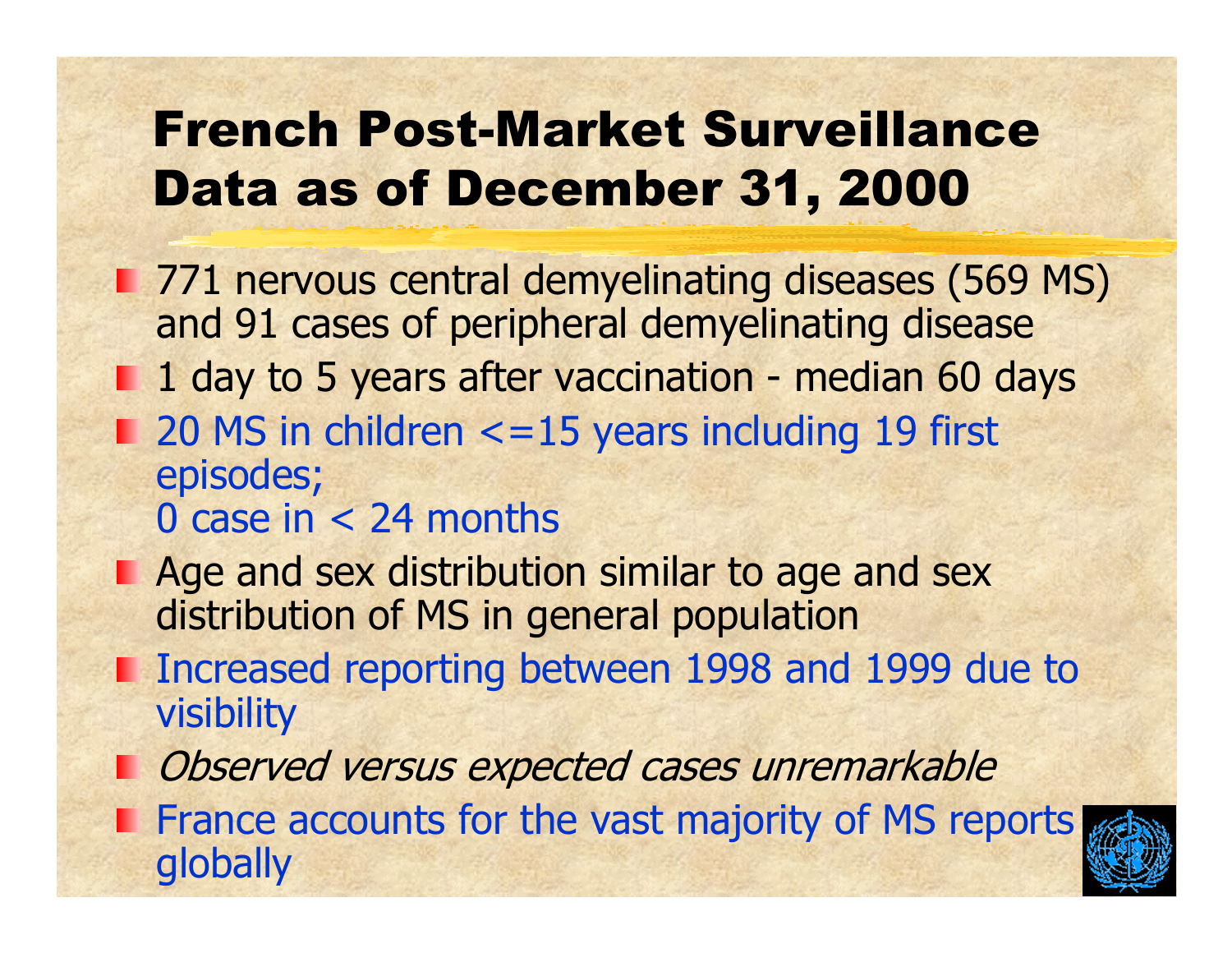### Hepatitis B Vaccination and Multiple S clerosis (MS)

### **June 2002 :**

**The analysis of data from spontaneous reports and results of 9 epidemiological studies do not support a causal relationship between MS and hep B vaccination. The most likely explanation is a coincidence" There is no reason to suggest that the recommendations for universal infant and adolescent immunization coverag e with hepatitis B v accine should change. "**

### **December 2003**

- **Review of an unpublished presentation of a study proposing a possible association (Hernan et al.)**
- **App arent increased risk of onset of MS within 3 years of vaccination**
- **Possibility of bias and chance finding (sm all numbers)**
- **No change in previous GACVS conclusions and recommendations**

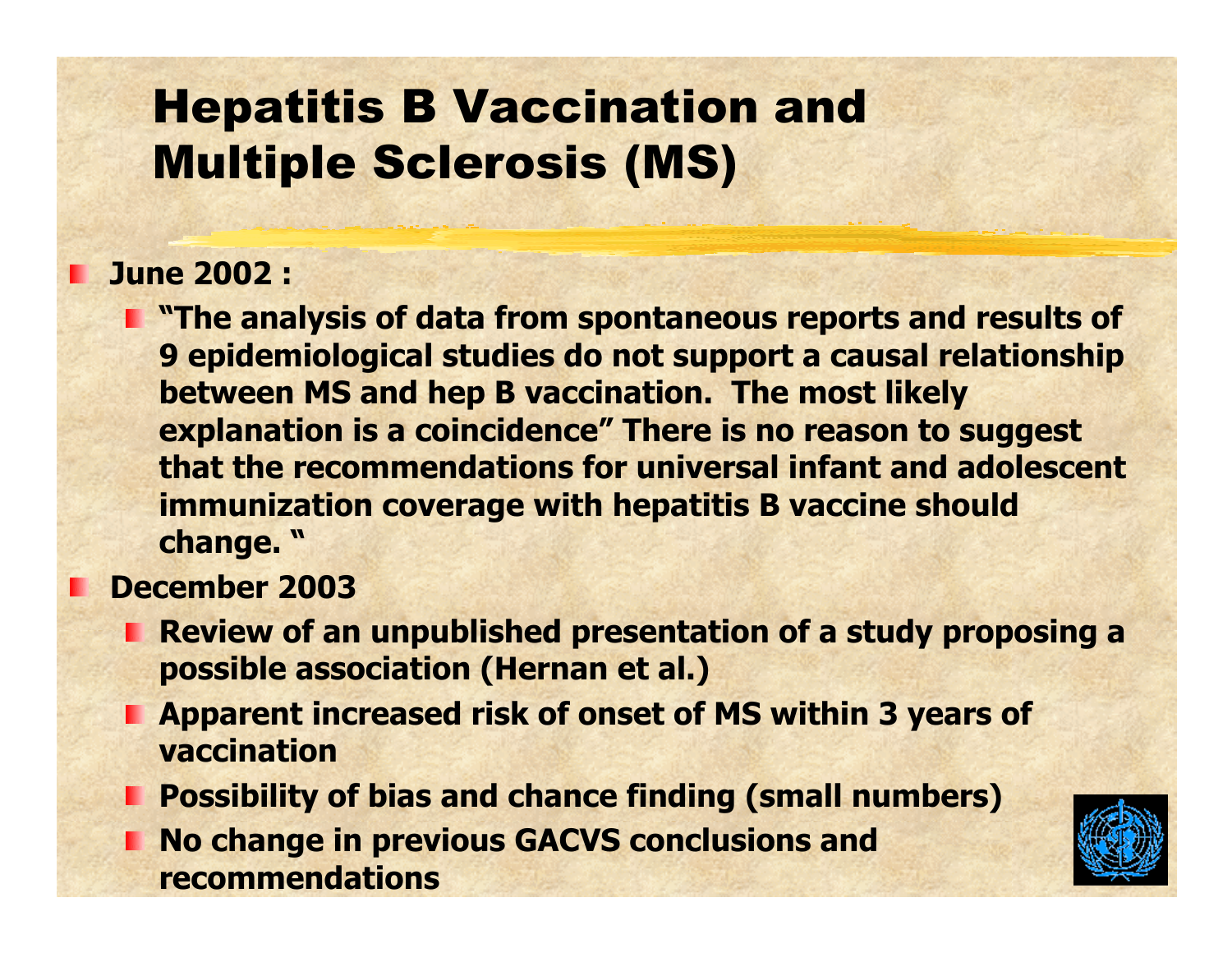### Macrophagic Myofasciitis (MMF)

**Localized histopathological lesion with focus of macrophages<br>and containing aluminium** 

**Hypothesis** 

- **Link with general syndrome or not?**
- **Result or cause?**

**Since 1999, broad consultation on this issue with GACVS**

- **Microscopic lesions related to immunization**
- **Preliminary results of animal studies and study of macrophagic function further support a vaccine "tattoo"**
- **Need for epidemiological study to est ablish whether or not there is an association between local MMF lesions and a g eneralized condition**
- **French exploratory epidemiologic study: more fatigue when lesion but absence of specific pathology**
- **No evidence for a health risk from alumi nium containing vaccines**